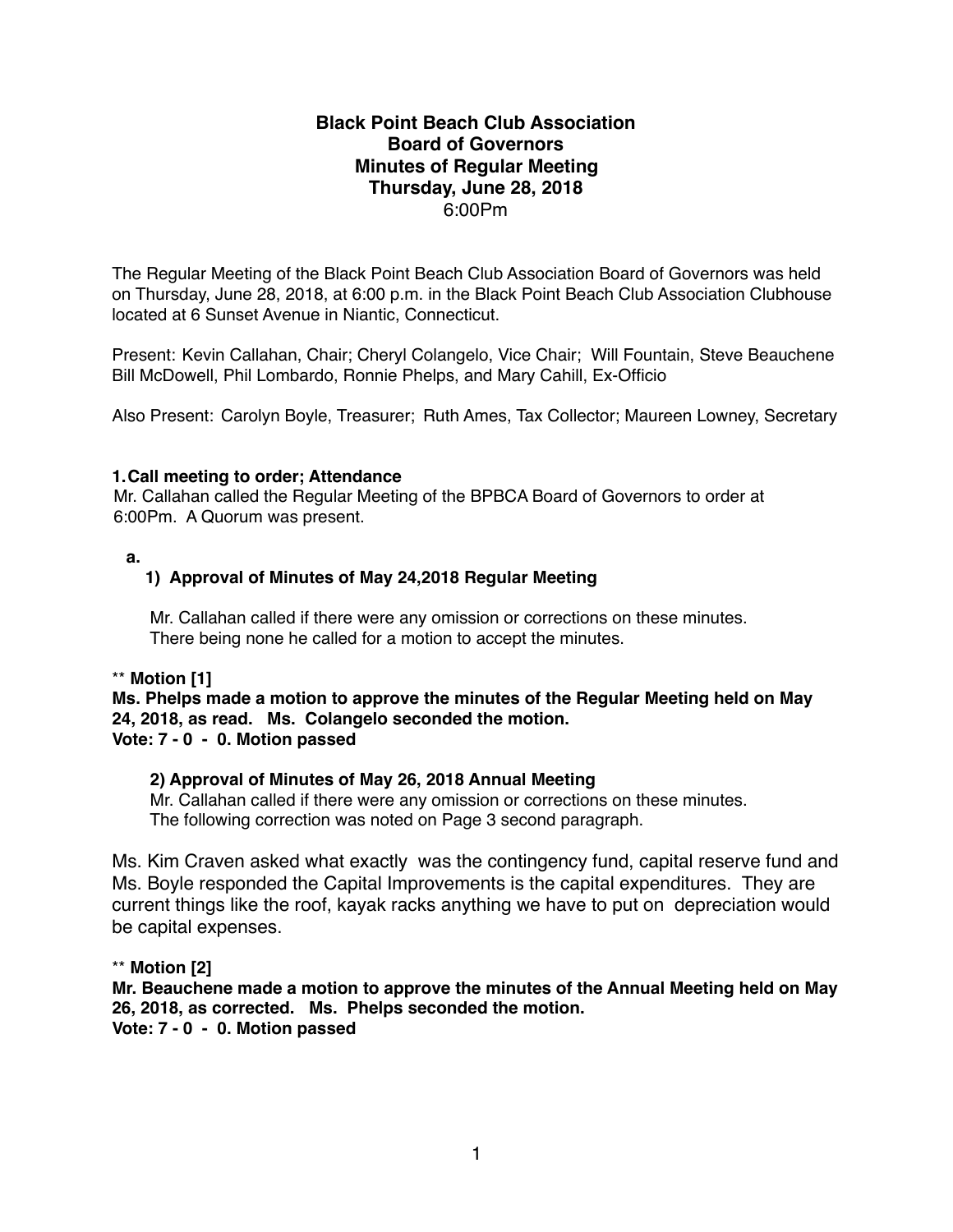## **3) Approval of Minutes of May 26, 2018 Organizational Meeting**

Mr. Callahan called if there were any omission or corrections on these minutes. There being none he called for a motion to accept the minutes.

#### \*\* **Motion [3]**

**Mr. McDowell made a motion to approve the minutes of the Organizational Meeting held on May 26, 2018, as read. Ms. Colangelo seconded the motion. Vote: 7 - 0 - 0. Motion passed**

## **2. Public Comments**

Ms. Marianne O"Neil, 16 Brightwater Road asked if the raft at South Beach could be moved as it is to close to the pier and rocks, and thinks it may be a safety issue. She also commented that there is only 1 swim buoy instead of 2 and also thinks this is a safety issue with boats. Ms. O'Neil also commented that one of the swim lines floated away this afternoon.

Ms. Peg Auth, 11 Osprey Road, agreed with Ms. O'Neil and mentioned at one time the raft was tied to a rope that was hooked to a stake in the middle of the beach. Members were able to hold on to the rope going out to the raft. She asked if the Board members could go down and look at the position of the raft.

Ms. Gail Stempian, 5 Brightwater Road, also commented on the raft saying she thought it was to close to the boat raft .

## **3. Reports**

 **Treasurer's Report - Carolyn Boyle**

Ms. Boyle presented her report.

Bank Balances as of 5/31/2018 Checking and Sweep accounts \$128,551.31. Long Term Capital \$86,420.58

## **Tax Collector's Report - Ruth Ames**

Ms. Ames reported that \$98,547.83 has been collected in taxes. To date there is still another \$98,250.13 to be collected.

She also reported that there is still \$383.09 due from last year and \$25.71 due from the tax year of 2016.

## **Chair's Report - Kevin Callahan**

Mr. Callahan asked Ms. Colangelo to give an update on the 4th of July picnic. Ms. Colangelo said the tent will be delivered on Sunday and the grills will be delivered on Tuesday. She said the volunteers are all lined up and all set with the cooks. The food, drinks and paper goods have all been ordered.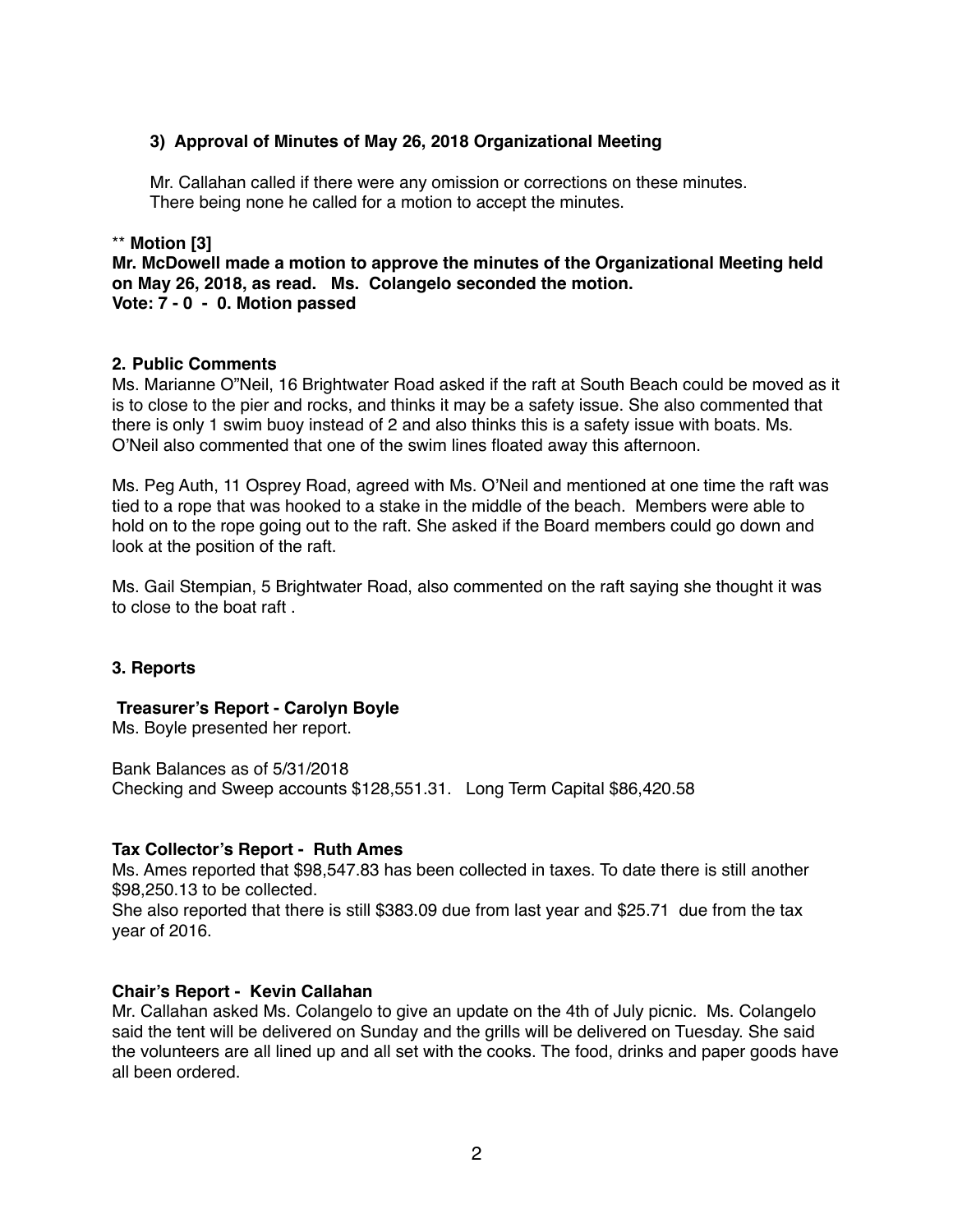Mr. Callahan reported that the clay tennis courts are all set. He negotiated a 5% discount for the company coming late to refurbish the courts. Mr. Callahan mentioned that Mr. Steve Resnisky is rolling the courts.

Also the Basketball courts have been lined and the backboards replaced and the nets are up and are fully usable now.

Mr. Callahan reported the mulch had been delivered and that Mr. Carl Lombardo from Woodland Drive volunteered to spread the mulch on the playground.

The deer tick spraying was performed last week.

The recreation program starts on Monday with registration on Sunday.

3 beach guards have been hired. The police patrol will start this weekend and they will patrol on Friday and Saturday evenings.

Copies of the rules will be printed in next weeks Black Pointer.

The bonfire will take place on July 21.

Mr. Callahan mentioned that a few people have asked to park cars in the parking lot overnight when they have company. He asked the Board members their thoughts on overnight parking in the parking lot as our rules say parking is from 7am-9pm. After some discussion the Board members said they did not see a problem with it as long as the members call or email Jim Moffett or Keven Callahan to get permission and they must have a written permission slip which they must display in their car. Parking is at their own risk.

Mr. Beauchene reported on the groins and piers stating that an eel grass survey can only be done in July and possible the first two weeks of August. He said the study is valid for 1-3 years. The fee for the survey is \$7,000.00. He also said that to have the Nehantic, Sea Breeze and Osprey piers surveyed it would cost \$19,000.00. He asked for approval for the eel grass study.

## \*\* **Motion [4]**

## **Ms. Cahill made a motion to have the eel grass study done for \$7,000.00 this July. Mr. McDowell seconded the motion.**

#### Discussion followed.

Ms. Colangelo asked what determines the 1year and 3 years. Mr. Fountain doesn't think the pier will fall apart that soon. Mr. Beauchene said he saw kids in the water shooting a ball into the hole in the pier. He said it is a safety issue. Mr. Lombardo expressed concern about spending the \$7,000.00 before getting approval from members about the design. Mr. Beauchene said it would cost more to do the design first. Ms. Boyle said the we have the money in Capital improvements. She said the Budget was approved by the members at the annual meeting.

## **Vote: 6 - 2 - 0. Motion passed**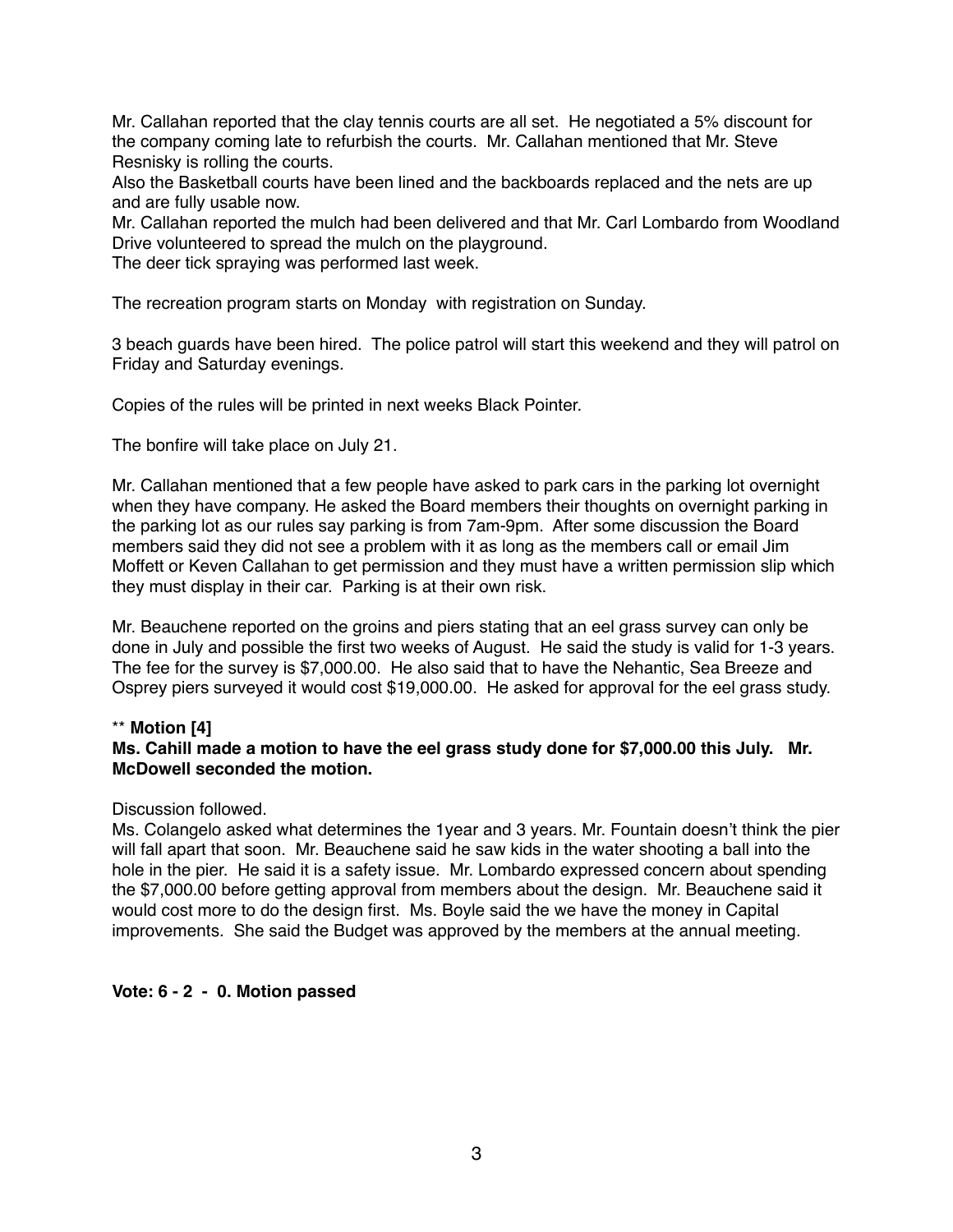#### **Ex Officio to Zoning - Steve Beauchene**

Mr. Beauchene stated that the Zoning Board is going over the regulations.

#### **Ex officio to Zoning Board of Appeals - Kevin Callahan**

Mr. Callahan reported that the ZBA held a hearing on June 2 and approved a garage.

#### **4) New Business**

Ms. Mary Cahill reported that the East Lyme Counsel of Beaches held a meeting and First Selectman Mark Nickerson informed them that the State of CT Motor Vehicle Dept. is charging an extra \$10.00 on motor vehicle registrations called a passport to parks which makes entrance to the state parks including Rocky Neck State Park free for state residents. The members of the counsel were told if there is a hot summer that Rocky Neck will be packed and the overflow may come to the private beaches. Ms. Cahill was told that the cameras that are in stalled in Old Black Point Beach are remarkable. They have 4 cameras and they can take clear pictures of drivers in cars and also the license plates. She suggested the we get cameras for our Woodland and Billow entrances.

She also reported that Attawan and Davis Beach are also having problems with seaweed and no one knows what the solution is.

Mr. Callahan mentioned that we had put aside money to have surveys done on four right of ways. To date we have only surveyed two of the right of ways. Mr. Lombardo said that our ROW's are eroding. Mr. Callahan asked Mr. Lombardo to get together with Mr. Beauchene and get the ROW's in questioned surveyed.

#### **5) Old Business**

Mr. Fountain asked what the status was with the cameras we have up at the clubhouse**.** He said you can't make anyone out in the pictures. The cameras are analog not digital which explains why you can't make out anything.

Ms. Phelps reported on the Recreation Program and said this year they will find out what is working in the program and what is not. Also they will do some training. She said that Garrett will be WSI certified by the end of the summer. He is taking the course right now.

Mr. Fountain said the buoy lines down at South Beach are a mess and that the raft is tied to rocks and not the beach.

Ms. Colangelo said they spoke last year about changing the location of the raft. Mr. Callahan said he would call Sound Marine and have them come out and move the raft and buoys.

## **6) Communications** - Made available

#### **7) Public comments**

Ms. Kim Craven, 46 East Shore Drive told the Board that someone was out last summer doing a study on the eel grass.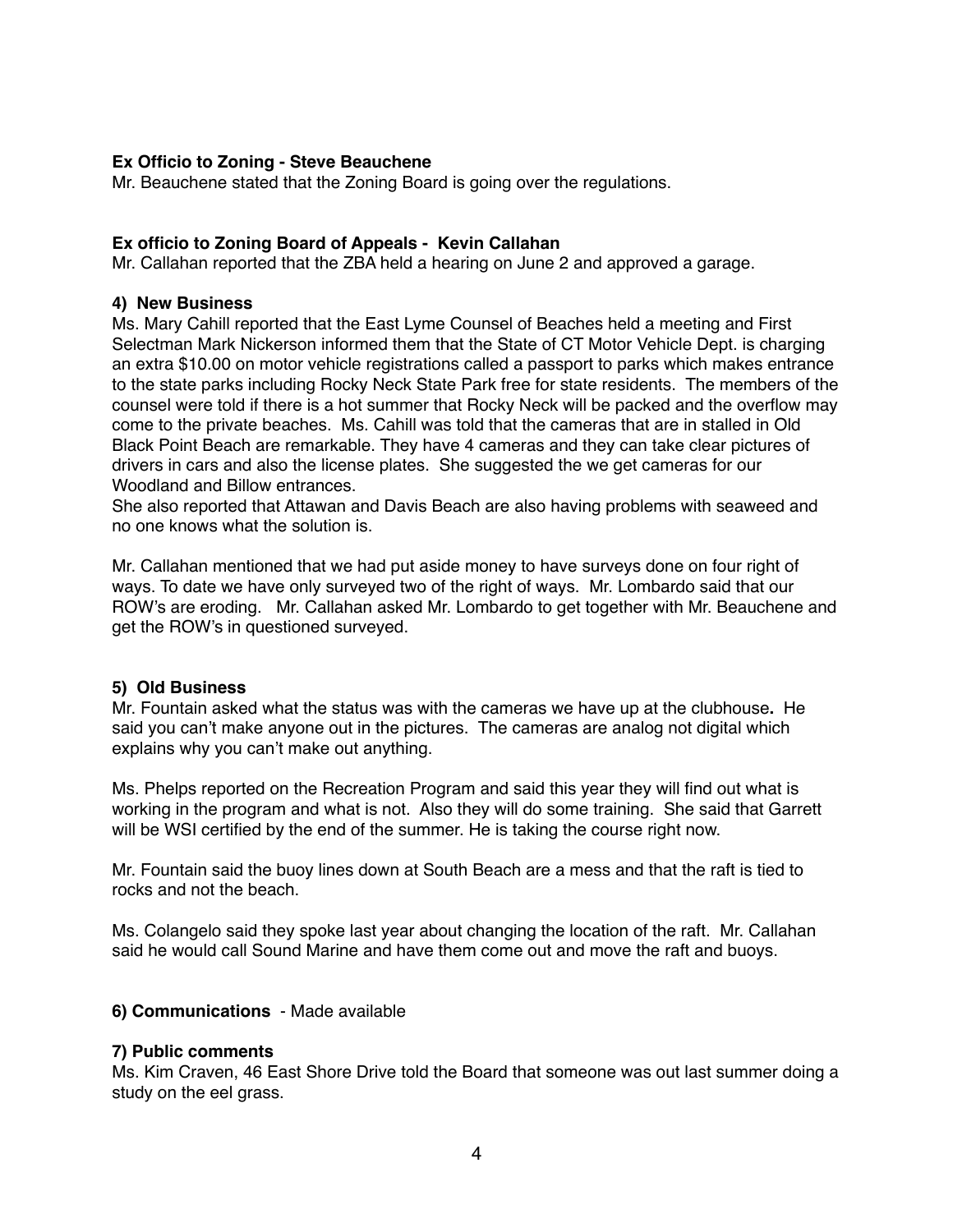Ms. Craven also asked if the ROW at Nehantic had been surveyed.

Ms. Jan Guenther, 17 Bellaire Road, asked if the Board would consider having a kayak rack at the Nehantic ROW

#### **8) BOG Response**

Mr. Callahan reported that we would need to make the ROW wider, blacktop the extra space at the Nehantic ROW and that is expensive. As it is now there would not be room for the cars to get out of the parking spaces if the kayak rack was on the grass.

Mr. Callahan said he will address the ropes and raft location at South Beach.

#### **Executive Session**

**\*\*Motion [5] Mr. Beauchene made a motion at 7:52Pm to enter Executive Session to discuss personnel matters. Ms. Colangelo seconded the motion. Vote: 7 - 0 - 0. Motion Passed.**

**\*\* Motion [6] Mr. Beauchene made a motion to exit Executive Session at 8:35pm with no action taken. Ms.Colangelo seconded the motion. Vote: 7 - 0 - 0. Motion Passed.**

**\*\*Motion [7]**

**Mr. Beauchene made a motion that the Regular Meeting of the Black Point Beach Club Association Board of Governors be adjourned at 8:36 p.m. Ms. Colangelo seconded the motion.**

**Vote 7 - 0 - 0. Motion Passed**

**Respectfully submitted,**

**Maureen Lowney, Secretary**